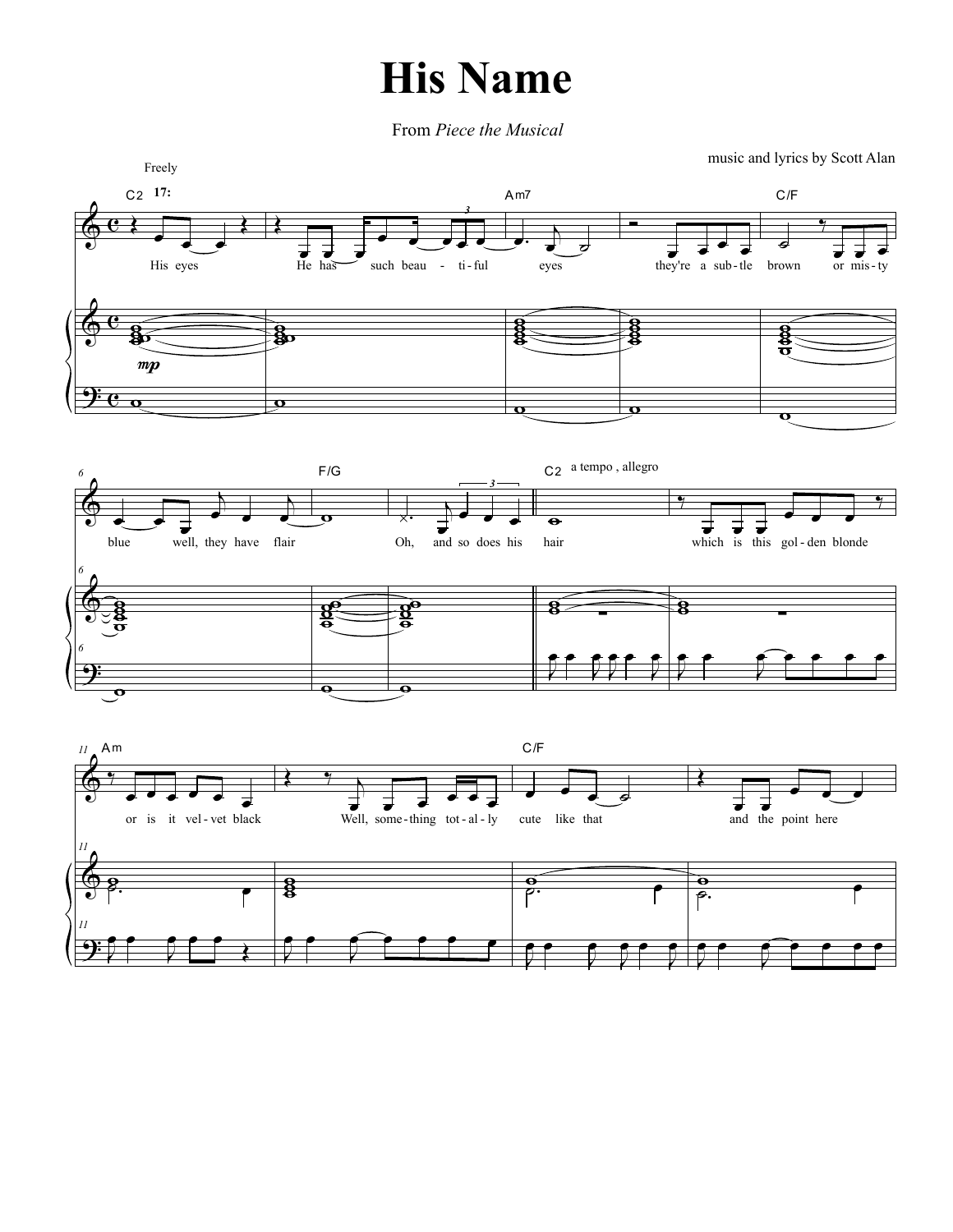His Name



 $\overline{2}$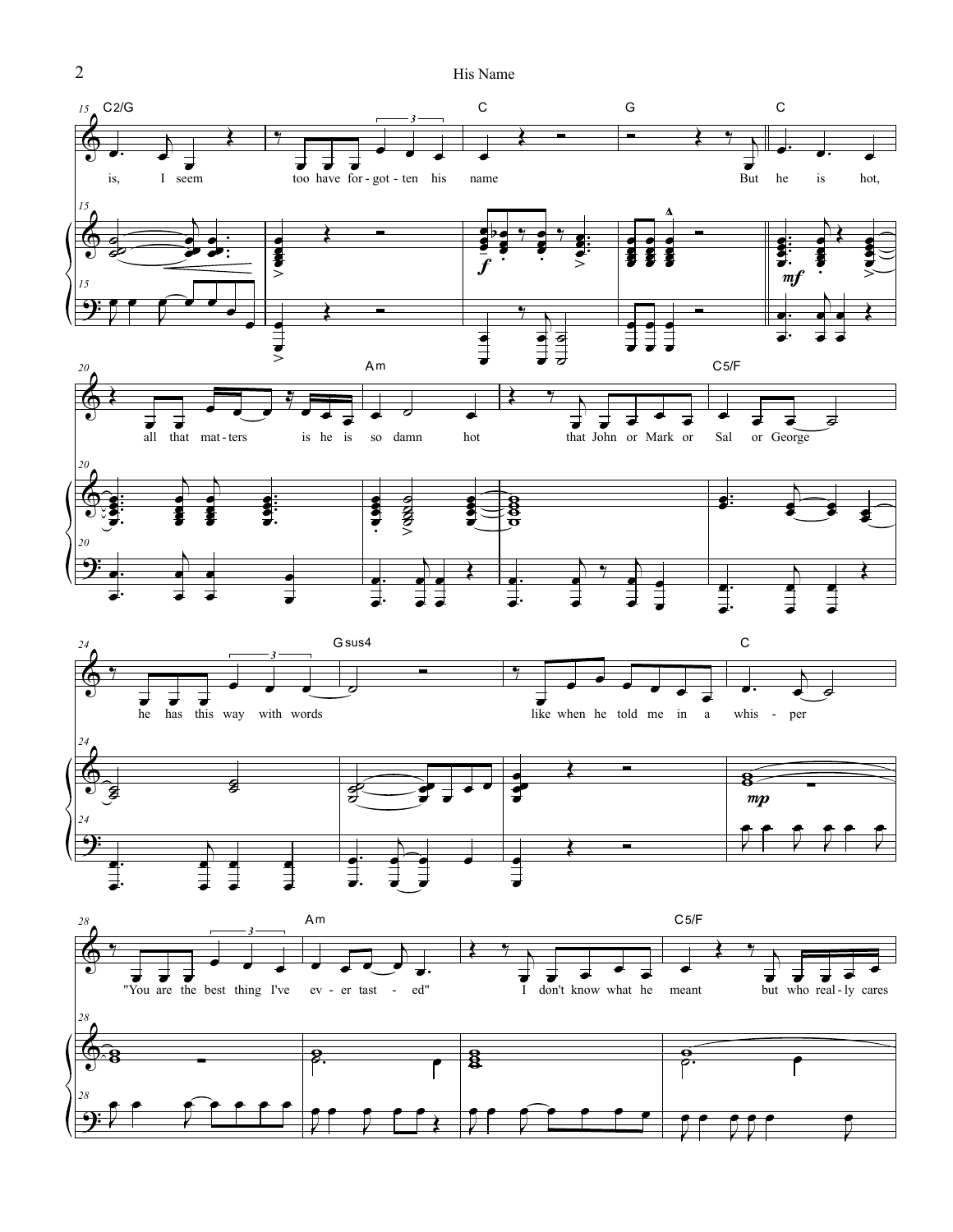His Name



 $\overline{3}$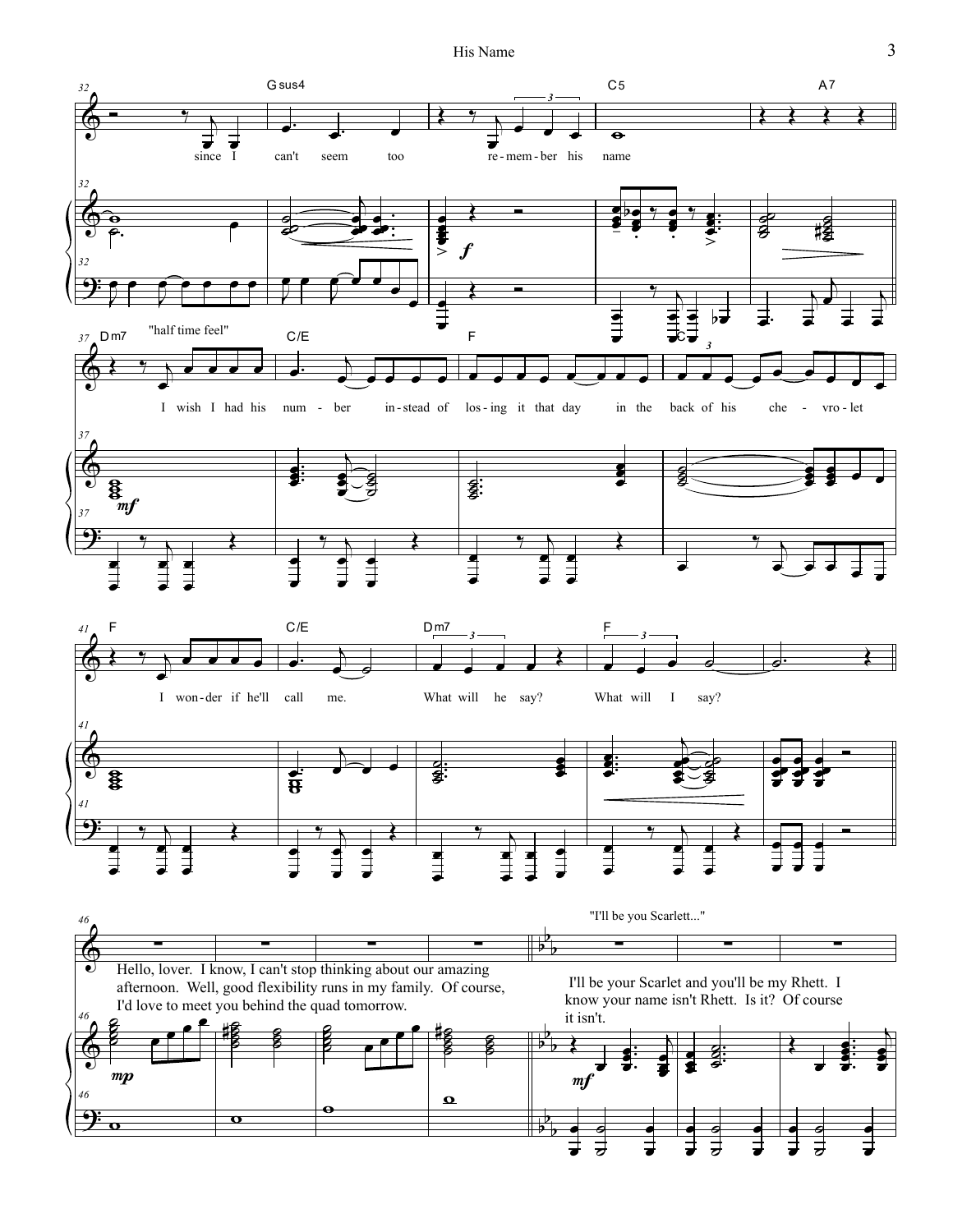